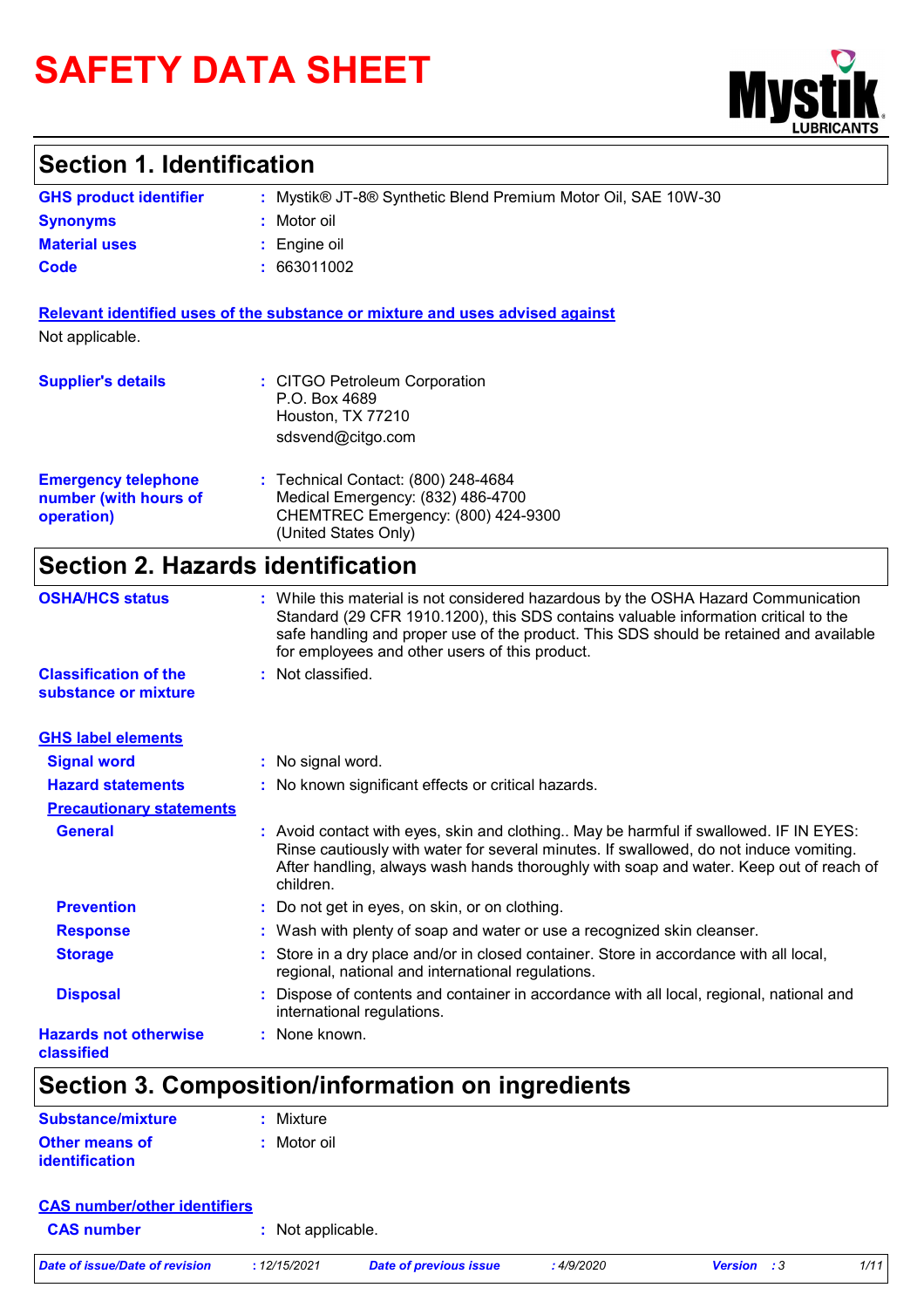### **Section 3. Composition/information on ingredients**

| <b>Ingredient name</b>                                                                                                                          | %                         | <b>CAS number</b>        |
|-------------------------------------------------------------------------------------------------------------------------------------------------|---------------------------|--------------------------|
| Distillates (petroleum), hydrotreated heavy paraffinic<br>Lubricating oils (petroleum), C20-50, hydrotreated neutral oil-based<br>Alkaryl amine | ≥90<br>3≥ا<br>Proprietary | 64742-54-7<br>72623-87-1 |

Any concentration shown as a range is to protect confidentiality or is due to process variation.

**There are no additional ingredients present which, within the current knowledge of the supplier and in the concentrations applicable, are classified and hence require reporting in this section.**

**Occupational exposure limits, if available, are listed in Section 8.**

### **Section 4. First aid measures**

#### **Description of necessary first aid measures**

| <b>Eye contact</b>  | : Immediately flush eyes with plenty of water, occasionally lifting the upper and lower<br>eyelids. Check for and remove any contact lenses. Get medical attention if irritation<br>occurs.                                                                                                                  |
|---------------------|--------------------------------------------------------------------------------------------------------------------------------------------------------------------------------------------------------------------------------------------------------------------------------------------------------------|
| <b>Inhalation</b>   | : Remove victim to fresh air and keep at rest in a position comfortable for breathing. Get<br>medical attention if symptoms occur. In case of inhalation of decomposition products in<br>a fire, symptoms may be delayed. The exposed person may need to be kept under<br>medical surveillance for 48 hours. |
| <b>Skin contact</b> | : Flush contaminated skin with plenty of water. Remove contaminated clothing and<br>shoes. Get medical attention if symptoms occur.                                                                                                                                                                          |
| <b>Ingestion</b>    | : Wash out mouth with water. Remove victim to fresh air and keep at rest in a position<br>comfortable for breathing. Do not induce vomiting unless directed to do so by medical<br>personnel. Get medical attention if symptoms occur.                                                                       |

### **Most important symptoms/effects, acute and delayed**

| <b>Potential acute health effects</b> |                                                                                                                       |
|---------------------------------------|-----------------------------------------------------------------------------------------------------------------------|
| <b>Eye contact</b>                    | : No known significant effects or critical hazards.                                                                   |
| <b>Inhalation</b>                     | : Serious effects may be delayed following exposure. Exposure to decomposition<br>products may cause a health hazard. |
| <b>Skin contact</b>                   | : No known significant effects or critical hazards.                                                                   |
| Ingestion                             | : No known significant effects or critical hazards.                                                                   |
| <b>Over-exposure signs/symptoms</b>   |                                                                                                                       |
| <b>Eye contact</b>                    | : No specific data.                                                                                                   |
| <b>Inhalation</b>                     | : No specific data.                                                                                                   |
| <b>Skin contact</b>                   | : No specific data.                                                                                                   |
| <b>Ingestion</b>                      | : No specific data.                                                                                                   |
|                                       |                                                                                                                       |
|                                       | <u>Indication of immediate medical attention and special treatment needed, if necessary</u>                           |
| alatan ta mbunisirsa (n               | i iliyo qoraliy kala kala kala kala karama ma'iliyo ma'iliyaha kuna kala karama ma'iliyo ka alala wada iliyo d        |

| <b>Notes to physician</b>         | : In case of inhalation of decomposition products in a fire, symptoms may be delayed.<br>The exposed person may need to be kept under medical surveillance for 48 hours. |
|-----------------------------------|--------------------------------------------------------------------------------------------------------------------------------------------------------------------------|
| <b>Specific treatments</b>        | : Treat symptomatically and supportively.                                                                                                                                |
| <b>Protection of first-aiders</b> | : No action shall be taken involving any personal risk or without suitable training.                                                                                     |

#### **See toxicological information (Section 11)**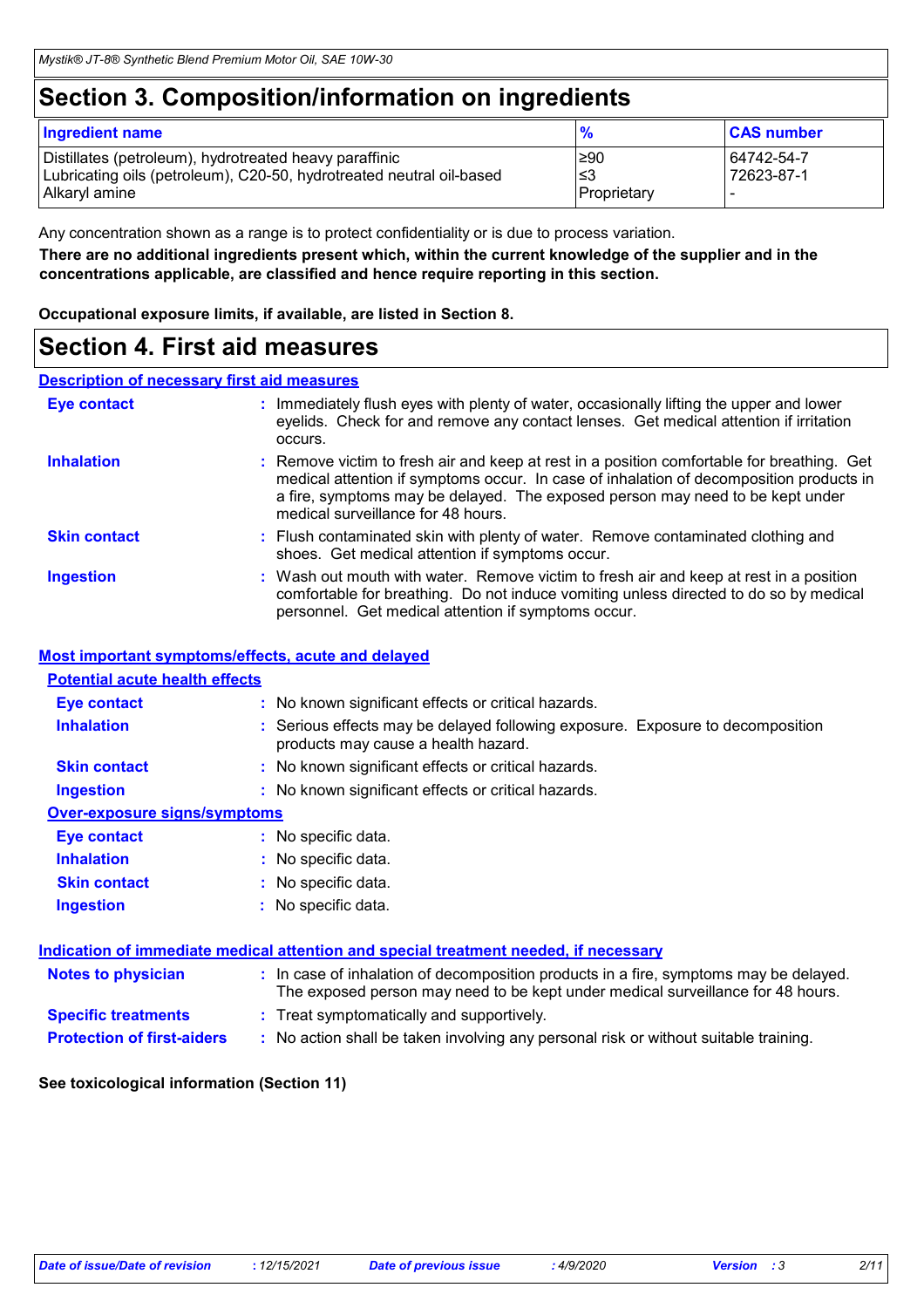# **Section 5. Fire-fighting measures**

| <b>Extinguishing media</b>                               |                                                                                                                                                                                                     |  |
|----------------------------------------------------------|-----------------------------------------------------------------------------------------------------------------------------------------------------------------------------------------------------|--|
| <b>Suitable extinguishing</b><br>media                   | : Use an extinguishing agent suitable for the surrounding fire.                                                                                                                                     |  |
| <b>Unsuitable extinguishing</b><br>media                 | : None known.                                                                                                                                                                                       |  |
| <b>Specific hazards arising</b><br>from the chemical     | : In a fire or if heated, a pressure increase will occur and the container may burst.                                                                                                               |  |
| <b>Hazardous thermal</b><br>decomposition products       | Decomposition products may include the following materials:<br>carbon dioxide<br>carbon monoxide<br>nitrogen oxides<br>sulfur oxides<br>phosphorus oxides<br>metal oxide/oxides                     |  |
| <b>Special protective actions</b><br>for fire-fighters   | : Promptly isolate the scene by removing all persons from the vicinity of the incident if<br>there is a fire. No action shall be taken involving any personal risk or without suitable<br>training. |  |
| <b>Special protective</b><br>equipment for fire-fighters | Fire-fighters should wear appropriate protective equipment and self-contained breathing<br>apparatus (SCBA) with a full face-piece operated in positive pressure mode.                              |  |

### **Section 6. Accidental release measures**

|                                                              | <b>Personal precautions, protective equipment and emergency procedures</b>                                                                                                                                                                                                                                                                                                                                                                                                                                                                                                                 |  |
|--------------------------------------------------------------|--------------------------------------------------------------------------------------------------------------------------------------------------------------------------------------------------------------------------------------------------------------------------------------------------------------------------------------------------------------------------------------------------------------------------------------------------------------------------------------------------------------------------------------------------------------------------------------------|--|
| For non-emergency<br>personnel                               | : No action shall be taken involving any personal risk or without suitable training.<br>Evacuate surrounding areas. Keep unnecessary and unprotected personnel from<br>entering. Do not touch or walk through spilled material. Put on appropriate personal<br>protective equipment.                                                                                                                                                                                                                                                                                                       |  |
|                                                              | For emergency responders : If specialized clothing is required to deal with the spillage, take note of any information in<br>Section 8 on suitable and unsuitable materials. See also the information in "For non-<br>emergency personnel".                                                                                                                                                                                                                                                                                                                                                |  |
| <b>Environmental precautions</b>                             | : Avoid dispersal of spilled material and runoff and contact with soil, waterways, drains<br>and sewers. Inform the relevant authorities if the product has caused environmental<br>pollution (sewers, waterways, soil or air).                                                                                                                                                                                                                                                                                                                                                            |  |
| <b>Methods and materials for containment and cleaning up</b> |                                                                                                                                                                                                                                                                                                                                                                                                                                                                                                                                                                                            |  |
| <b>Small spill</b>                                           | : Stop leak if without risk. Move containers from spill area. Dilute with water and mop up<br>if water-soluble. Alternatively, or if water-insoluble, absorb with an inert dry material and<br>place in an appropriate waste disposal container. Dispose of via a licensed waste<br>disposal contractor.                                                                                                                                                                                                                                                                                   |  |
| <b>Large spill</b>                                           | : Stop leak if without risk. Move containers from spill area. Prevent entry into sewers,<br>water courses, basements or confined areas. Wash spillages into an effluent treatment<br>plant or proceed as follows. Contain and collect spillage with non-combustible,<br>absorbent material e.g. sand, earth, vermiculite or diatomaceous earth and place in<br>container for disposal according to local regulations (see Section 13). Dispose of via a<br>licensed waste disposal contractor. Note: see Section 1 for emergency contact<br>information and Section 13 for waste disposal. |  |

# **Section 7. Handling and storage**

### **Precautions for safe handling**

**Protective measures :** Put on appropriate personal protective equipment (see Section 8).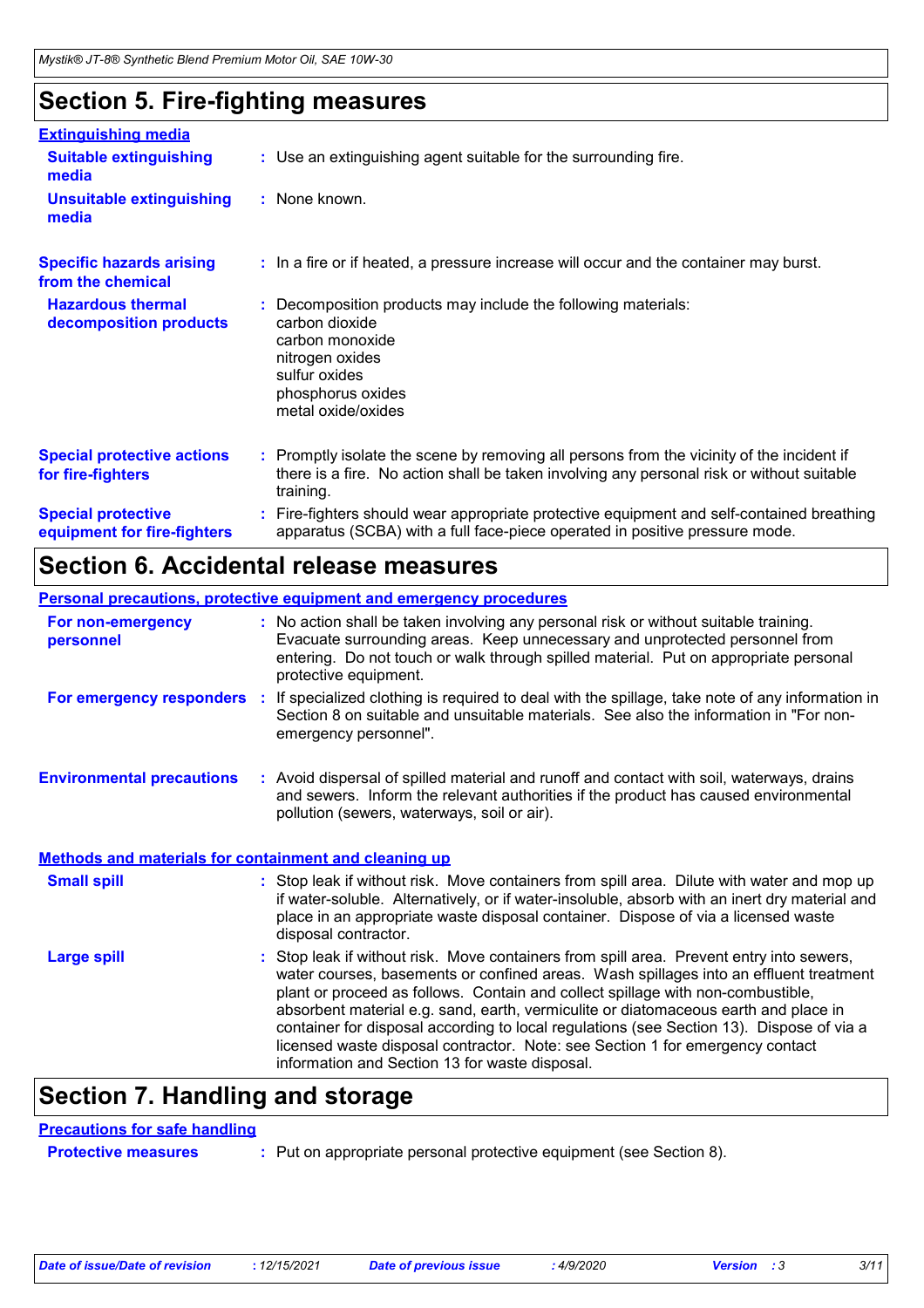# **Section 7. Handling and storage**

| <b>Advice on general</b><br>occupational hygiene                                 | : Eating, drinking and smoking should be prohibited in areas where this material is<br>handled, stored and processed. Workers should wash hands and face before eating,<br>drinking and smoking. Remove contaminated clothing and protective equipment before<br>entering eating areas. See also Section 8 for additional information on hygiene<br>measures.                                                                                                                                                                                                                      |
|----------------------------------------------------------------------------------|------------------------------------------------------------------------------------------------------------------------------------------------------------------------------------------------------------------------------------------------------------------------------------------------------------------------------------------------------------------------------------------------------------------------------------------------------------------------------------------------------------------------------------------------------------------------------------|
| <b>Conditions for safe storage,</b><br>including any<br><b>incompatibilities</b> | : Store in accordance with local regulations. Store in original container protected from<br>direct sunlight in a dry, cool and well-ventilated area, away from incompatible materials<br>(see Section 10) and food and drink. Keep container tightly closed and sealed until<br>ready for use. Containers that have been opened must be carefully resealed and kept<br>upright to prevent leakage. Do not store in unlabeled containers. Use appropriate<br>containment to avoid environmental contamination. See Section 10 for incompatible<br>materials before handling or use. |
|                                                                                  | Bulk Storage Conditions: Maintain all storage tanks in accordance with applicable<br>regulations. Use necessary controls to monitor tank inventories. Inspect all storage<br>tanks on a periodic basis. Test tanks and associated piping for tightness. Maintain the<br>automatic leak detection devices to assure proper working condition.                                                                                                                                                                                                                                       |
|                                                                                  | Section 8. Exposure controls/personal protection                                                                                                                                                                                                                                                                                                                                                                                                                                                                                                                                   |

### **Control parameters**

| <b>Occupational exposure limits</b>                                  |                                                                                                                                                                                                                                                                                                                                                                                                                                                                                                                                                     |                                                                                                                                |                                                  |                                                                                                                                                                                                                                                                           |  |
|----------------------------------------------------------------------|-----------------------------------------------------------------------------------------------------------------------------------------------------------------------------------------------------------------------------------------------------------------------------------------------------------------------------------------------------------------------------------------------------------------------------------------------------------------------------------------------------------------------------------------------------|--------------------------------------------------------------------------------------------------------------------------------|--------------------------------------------------|---------------------------------------------------------------------------------------------------------------------------------------------------------------------------------------------------------------------------------------------------------------------------|--|
| Distillates (petroleum), hydrotreated heavy paraffinic               |                                                                                                                                                                                                                                                                                                                                                                                                                                                                                                                                                     |                                                                                                                                | fraction<br>TWA: 5 mg/m <sup>3</sup> 8 hours.    | ACGIH TLV (United States, 1/2021).<br>TWA: 5 mg/m <sup>3</sup> 8 hours. Form: Inhalable<br>OSHA PEL (United States, 5/2018).<br>NIOSH REL (United States, 10/2020).<br>TWA: 5 mg/m <sup>3</sup> 10 hours. Form: Mist<br>STEL: 10 mg/m <sup>3</sup> 15 minutes. Form: Mist |  |
| Lubricating oils (petroleum), C20-50, hydrotreated neutral oil-based |                                                                                                                                                                                                                                                                                                                                                                                                                                                                                                                                                     |                                                                                                                                | TWA: $5 \text{ mg/m}$<br>TWA: $5 \text{ mg/m}^3$ | NIOSH REL (United States, 10/2020).<br>TWA: 5 mg/m <sup>3</sup> 10 hours. Form: Mist<br>STEL: 10 mg/m <sup>3</sup> 15 minutes. Form: Mist<br><b>ACGIH TLV (United States).</b><br><b>OSHA PEL (United States).</b>                                                        |  |
| <b>Appropriate engineering</b><br><b>controls</b>                    | contaminants.                                                                                                                                                                                                                                                                                                                                                                                                                                                                                                                                       |                                                                                                                                |                                                  | : Good general ventilation should be sufficient to control worker exposure to airborne                                                                                                                                                                                    |  |
| <b>Environmental exposure</b><br>controls                            | : Emissions from ventilation or work process equipment should be checked to ensure<br>they comply with the requirements of environmental protection legislation. In some<br>cases, vapor controls, filters or engineering modifications to the process equipment will<br>be necessary to reduce emissions to acceptable levels.                                                                                                                                                                                                                     |                                                                                                                                |                                                  |                                                                                                                                                                                                                                                                           |  |
| <b>Individual protection measures</b>                                |                                                                                                                                                                                                                                                                                                                                                                                                                                                                                                                                                     |                                                                                                                                |                                                  |                                                                                                                                                                                                                                                                           |  |
| <b>Hygiene measures</b>                                              |                                                                                                                                                                                                                                                                                                                                                                                                                                                                                                                                                     | eating, smoking and using the lavatory and at the end of the working period.<br>showers are close to the workstation location. |                                                  | : Wash hands, forearms and face thoroughly after handling chemical products, before<br>Appropriate techniques should be used to remove potentially contaminated clothing.<br>Wash contaminated clothing before reusing. Ensure that eyewash stations and safety           |  |
| <b>Eye/face protection</b>                                           | : Safety glasses equipped with side shields are recommended as minimum protection in<br>industrial settings. If contact is possible, the following protection should be worn, unless<br>the assessment indicates a higher degree of protection: chemical splash goggles.<br>Safety eyewear complying with an approved standard should be used when a risk<br>assessment indicates this is necessary to avoid exposure to liquid splashes, mists,<br>gases or dusts. If inhalation hazards exist, a full-face respirator may be required<br>instead. |                                                                                                                                |                                                  |                                                                                                                                                                                                                                                                           |  |
| <b>Skin protection</b>                                               |                                                                                                                                                                                                                                                                                                                                                                                                                                                                                                                                                     |                                                                                                                                |                                                  |                                                                                                                                                                                                                                                                           |  |
| Date of issue/Date of revision                                       | : 12/15/2021                                                                                                                                                                                                                                                                                                                                                                                                                                                                                                                                        | <b>Date of previous issue</b>                                                                                                  | : 4/9/2020                                       | 4/11<br>Version<br>$\cdot$ :3                                                                                                                                                                                                                                             |  |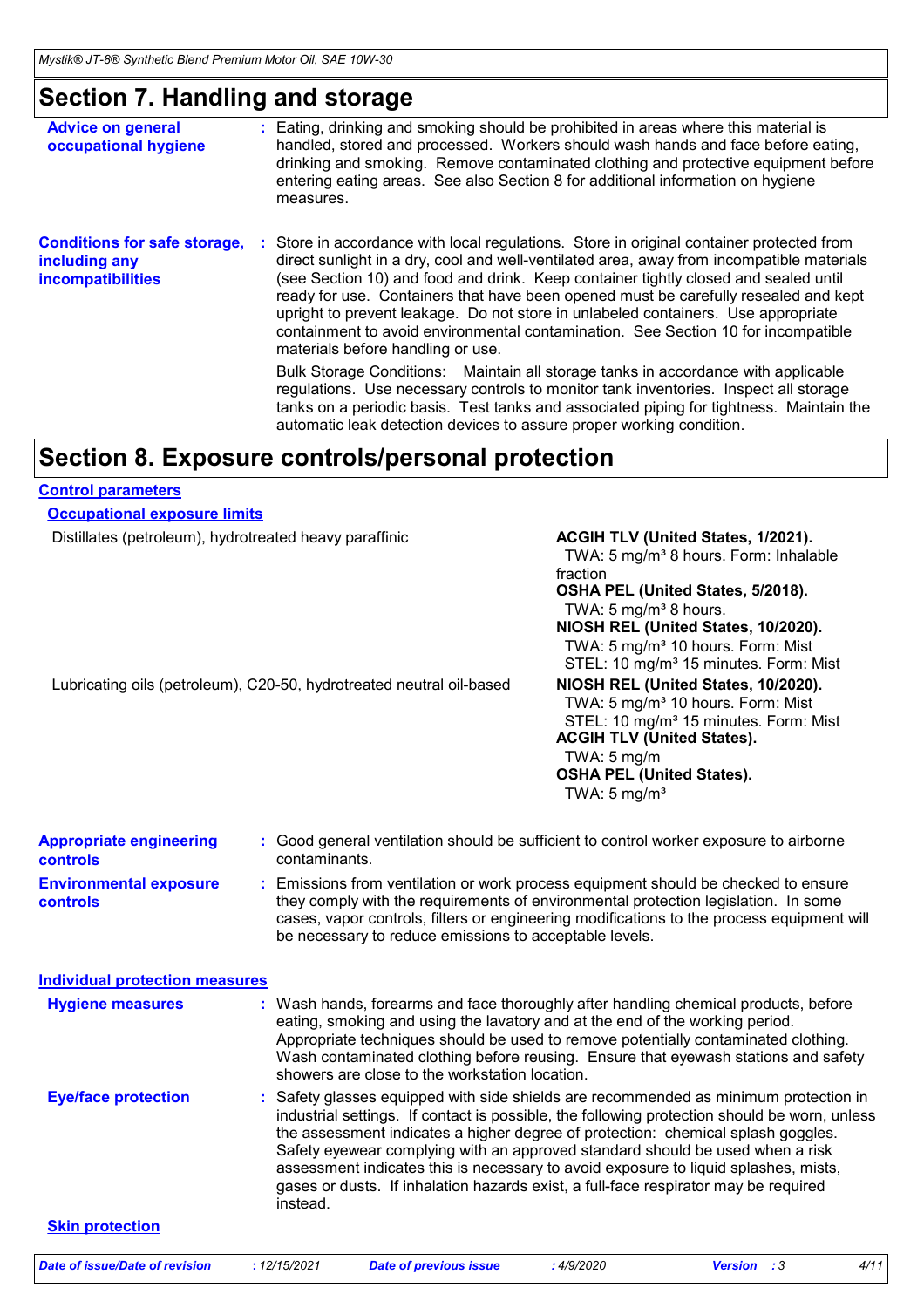# **Section 8. Exposure controls/personal protection**

| <b>Hand protection</b>        | : Chemical-resistant gloves complying with an approved standard should be worn at all<br>times when handling chemical products if a risk assessment indicates this is necessary.                                                                                                                                                                                                      |
|-------------------------------|---------------------------------------------------------------------------------------------------------------------------------------------------------------------------------------------------------------------------------------------------------------------------------------------------------------------------------------------------------------------------------------|
| <b>Body protection</b>        | : Personal protective equipment for the body should be selected based on the task being<br>performed and the risks involved and should be approved by a specialist before<br>handling this product.                                                                                                                                                                                   |
| <b>Other skin protection</b>  | : Avoid skin contact with liquid. Appropriate footwear and any additional skin protection<br>measures should be selected based on the task being performed and the risks involved<br>and should be approved by a specialist before handling this product. Leather boots are<br>not protective for liquid contact.                                                                     |
| <b>Respiratory protection</b> | : Avoid inhalation of gases, vapors, mists or dusts. Use a properly fitted, air-purifying or<br>supplied-air respirator complying with an approved standard if a risk assessment<br>indicates this is necessary. Respirator selection must be based on known or anticipated<br>exposure levels, the hazards of the product and the safe working limits of the selected<br>respirator. |

# **Section 9. Physical and chemical properties**

The conditions of measurement of all properties are at standard temperature and pressure unless otherwise indicated.

| <b>Appearance</b>                                                 |   |                                                                                  |                 |                         |                   |  |  |  |
|-------------------------------------------------------------------|---|----------------------------------------------------------------------------------|-----------------|-------------------------|-------------------|--|--|--|
| <b>Physical state</b>                                             |   | : Liquid.                                                                        |                 |                         |                   |  |  |  |
| <b>Color</b>                                                      |   | : Amber to dark amber                                                            |                 |                         |                   |  |  |  |
| <b>Odor</b>                                                       |   | Mild petroleum odor                                                              |                 |                         |                   |  |  |  |
| pH                                                                |   | Not available.                                                                   |                 |                         |                   |  |  |  |
| <b>Boiling point, initial boiling</b><br>point, and boiling range |   | : Not available.                                                                 |                 |                         |                   |  |  |  |
| <b>Flash point</b>                                                |   | : Open cup: 232°C (449.6°F) [Cleveland.]                                         |                 |                         |                   |  |  |  |
| <b>Evaporation rate</b>                                           |   | $:$ <0.1 (n-butyl acetate. = 1)                                                  |                 |                         |                   |  |  |  |
| Lower and upper explosive<br>(flammable) limits                   |   | : Lower: 1%<br>Upper: 7%                                                         |                 |                         |                   |  |  |  |
| <b>Vapor pressure</b>                                             |   | : < $0.013$ kPa (< $0.1$ mm Hg)                                                  |                 |                         |                   |  |  |  |
| <b>Relative vapor density</b>                                     |   | : $>1$ [Air = 1]                                                                 |                 |                         |                   |  |  |  |
| <b>Relative density</b>                                           |   | : 0.86                                                                           |                 |                         |                   |  |  |  |
| <b>Density Ibs/gal</b>                                            |   | : Estimated 7.17 lbs/gal                                                         |                 |                         |                   |  |  |  |
| Density gm/cm <sup>3</sup>                                        |   | : Not available.                                                                 |                 |                         |                   |  |  |  |
| <b>Gravity, °API</b>                                              |   | : Estimated 33 $@60$ F                                                           |                 |                         |                   |  |  |  |
| <b>Solubility</b>                                                 |   | : Insoluble in the following materials: cold water.                              |                 |                         |                   |  |  |  |
| <b>Auto-ignition temperature</b>                                  | ÷ | <b>Ingredient name</b>                                                           | $\rm ^{\circ}C$ | $\overline{\mathsf{F}}$ | <b>Method</b>     |  |  |  |
|                                                                   |   |                                                                                  |                 |                         |                   |  |  |  |
|                                                                   |   | Zinc bis(O,O-diisooctyl) bis<br>(dithiophosphate)                                | 198             | 388.4                   |                   |  |  |  |
|                                                                   |   | Butene, homopolymer (products<br>derived from either/or But-1-ene/But-<br>2-ene) | 215             | 419                     | <b>EU A.15</b>    |  |  |  |
|                                                                   |   | Alcohols, C7-9-iso-, C8-rich                                                     | 285             | 545                     | <b>ASTM E 659</b> |  |  |  |
|                                                                   |   | Benzene, polypropene derivs.                                                     | 369             | 696.2                   |                   |  |  |  |
|                                                                   |   | 2-Butenedioic acid (E)-, di-<br>C8-18-alkyl esters                               | 380             | 716                     |                   |  |  |  |
|                                                                   |   | fumaric acid                                                                     | 399             | 750.2                   |                   |  |  |  |
|                                                                   |   | vinyl acetate                                                                    | 402             | 755.6                   |                   |  |  |  |
|                                                                   |   | Ethylenediamine                                                                  | 405             | 761                     | <b>DIN 51794</b>  |  |  |  |
|                                                                   |   | Alkaryl amine                                                                    | 440             | 824                     | <b>EU A.15</b>    |  |  |  |
|                                                                   |   | maleic anhydride                                                                 | 477             | 890.6                   |                   |  |  |  |
|                                                                   |   | benzene                                                                          | 498             | 928.4                   |                   |  |  |  |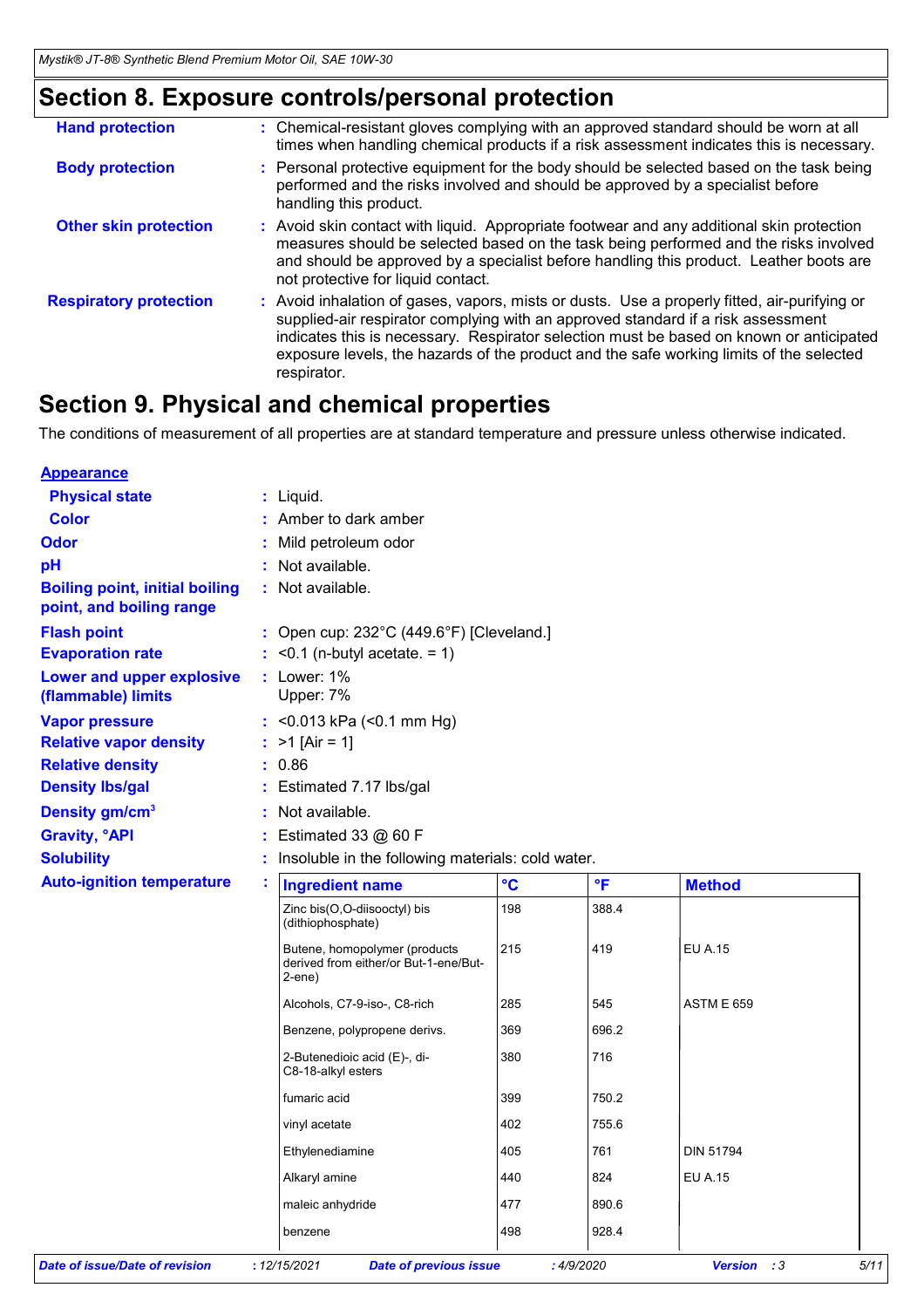| Mystik® JT-8® Synthetic Blend Premium Motor Oil, SAE 10W-30 |                                                                                                           |                                                                                   |     |        |                                                                                     |  |
|-------------------------------------------------------------|-----------------------------------------------------------------------------------------------------------|-----------------------------------------------------------------------------------|-----|--------|-------------------------------------------------------------------------------------|--|
|                                                             |                                                                                                           | diphenylamine                                                                     | 634 | 1173.2 |                                                                                     |  |
| <b>Viscosity</b>                                            |                                                                                                           | : Kinematic (40°C (104°F)): 67 mm <sup>2</sup> /s (67 cSt)                        |     |        |                                                                                     |  |
| <b>Viscosity SUS</b>                                        |                                                                                                           | : Estimated 310 SUS @104 F                                                        |     |        |                                                                                     |  |
| Flow time (ISO 2431)                                        |                                                                                                           | : Not available.                                                                  |     |        |                                                                                     |  |
| <b>Particle characteristics</b>                             |                                                                                                           |                                                                                   |     |        |                                                                                     |  |
| <b>Median particle size</b>                                 |                                                                                                           | : Not applicable.                                                                 |     |        |                                                                                     |  |
| <b>Section 10. Stability and reactivity</b>                 |                                                                                                           |                                                                                   |     |        |                                                                                     |  |
| <b>Reactivity</b>                                           |                                                                                                           | under US GHS Definition(s).                                                       |     |        | : Not expected to be Explosive, Self-Reactive, Self-Heating, or an Organic Peroxide |  |
| <b>Chemical stability</b>                                   |                                                                                                           | : The product is stable.                                                          |     |        |                                                                                     |  |
| <b>Possibility of hazardous</b><br>reactions                |                                                                                                           | : Under normal conditions of storage and use, hazardous reactions will not occur. |     |        |                                                                                     |  |
| <b>Conditions to avoid</b>                                  |                                                                                                           | : No specific data.                                                               |     |        |                                                                                     |  |
| <b>Incompatible materials</b>                               |                                                                                                           | : No specific data.                                                               |     |        |                                                                                     |  |
| <b>Hazardous decomposition</b><br>products                  | : Under normal conditions of storage and use, hazardous decomposition products should<br>not be produced. |                                                                                   |     |        |                                                                                     |  |

# **Section 11. Toxicological information**

### **Information on toxicological effects**

| <b>Product/ingredient name</b>                            | <b>Result</b>                                                                                                                                                                                                                                                                                                                                                                                                                                                                                                                                                                                                                        |                               | <b>Species</b> | <b>Dose</b> | <b>Exposure</b>                      |  |
|-----------------------------------------------------------|--------------------------------------------------------------------------------------------------------------------------------------------------------------------------------------------------------------------------------------------------------------------------------------------------------------------------------------------------------------------------------------------------------------------------------------------------------------------------------------------------------------------------------------------------------------------------------------------------------------------------------------|-------------------------------|----------------|-------------|--------------------------------------|--|
| Distillates (petroleum),<br>hydrotreated heavy paraffinic | LD50 Dermal                                                                                                                                                                                                                                                                                                                                                                                                                                                                                                                                                                                                                          |                               | Rat            | >5000 mg/kg |                                      |  |
|                                                           | LD50 Oral                                                                                                                                                                                                                                                                                                                                                                                                                                                                                                                                                                                                                            |                               | Rat            | >5000 mg/kg |                                      |  |
| <b>Conclusion/Summary</b>                                 | Distillates (petroleum), hydrotreated heavy paraffinic: Mineral oil mists derived from<br>highly refined oils are reported to have low acute and sub-acute toxicities in animals.<br>Effects from single and short-term repeated exposures to high concentrations of mineral<br>oil mists well above applicable workplace exposure levels include lung inflammatory<br>reaction, lipoid granuloma formation and lipoid pneumonia. In acute and sub-acute<br>studies involving exposures to lower concentrations of mineral oil mists at or near<br>current work place exposure levels produced no significant toxicological effects. |                               |                |             |                                      |  |
| <b>Irritation/Corrosion</b>                               |                                                                                                                                                                                                                                                                                                                                                                                                                                                                                                                                                                                                                                      |                               |                |             |                                      |  |
| Not available.                                            |                                                                                                                                                                                                                                                                                                                                                                                                                                                                                                                                                                                                                                      |                               |                |             |                                      |  |
| <b>Skin</b>                                               | : No additional information.                                                                                                                                                                                                                                                                                                                                                                                                                                                                                                                                                                                                         |                               |                |             |                                      |  |
| <b>Eyes</b>                                               | No additional information.                                                                                                                                                                                                                                                                                                                                                                                                                                                                                                                                                                                                           |                               |                |             |                                      |  |
| <b>Respiratory</b>                                        | : No additional information.                                                                                                                                                                                                                                                                                                                                                                                                                                                                                                                                                                                                         |                               |                |             |                                      |  |
| <b>Sensitization</b><br>Not available.                    |                                                                                                                                                                                                                                                                                                                                                                                                                                                                                                                                                                                                                                      |                               |                |             |                                      |  |
| <b>Skin</b>                                               | : No additional information.                                                                                                                                                                                                                                                                                                                                                                                                                                                                                                                                                                                                         |                               |                |             |                                      |  |
| <b>Respiratory</b>                                        | : No additional information.                                                                                                                                                                                                                                                                                                                                                                                                                                                                                                                                                                                                         |                               |                |             |                                      |  |
| <b>Mutagenicity</b>                                       |                                                                                                                                                                                                                                                                                                                                                                                                                                                                                                                                                                                                                                      |                               |                |             |                                      |  |
| Not available.                                            |                                                                                                                                                                                                                                                                                                                                                                                                                                                                                                                                                                                                                                      |                               |                |             |                                      |  |
| <b>Conclusion/Summary</b>                                 | : No additional information.                                                                                                                                                                                                                                                                                                                                                                                                                                                                                                                                                                                                         |                               |                |             |                                      |  |
| <b>Carcinogenicity</b>                                    |                                                                                                                                                                                                                                                                                                                                                                                                                                                                                                                                                                                                                                      |                               |                |             |                                      |  |
| <b>Date of issue/Date of revision</b>                     | : 12/15/2021                                                                                                                                                                                                                                                                                                                                                                                                                                                                                                                                                                                                                         | <b>Date of previous issue</b> | :4/9/2020      |             | <b>Version</b><br>6/11<br>$\cdot$ :3 |  |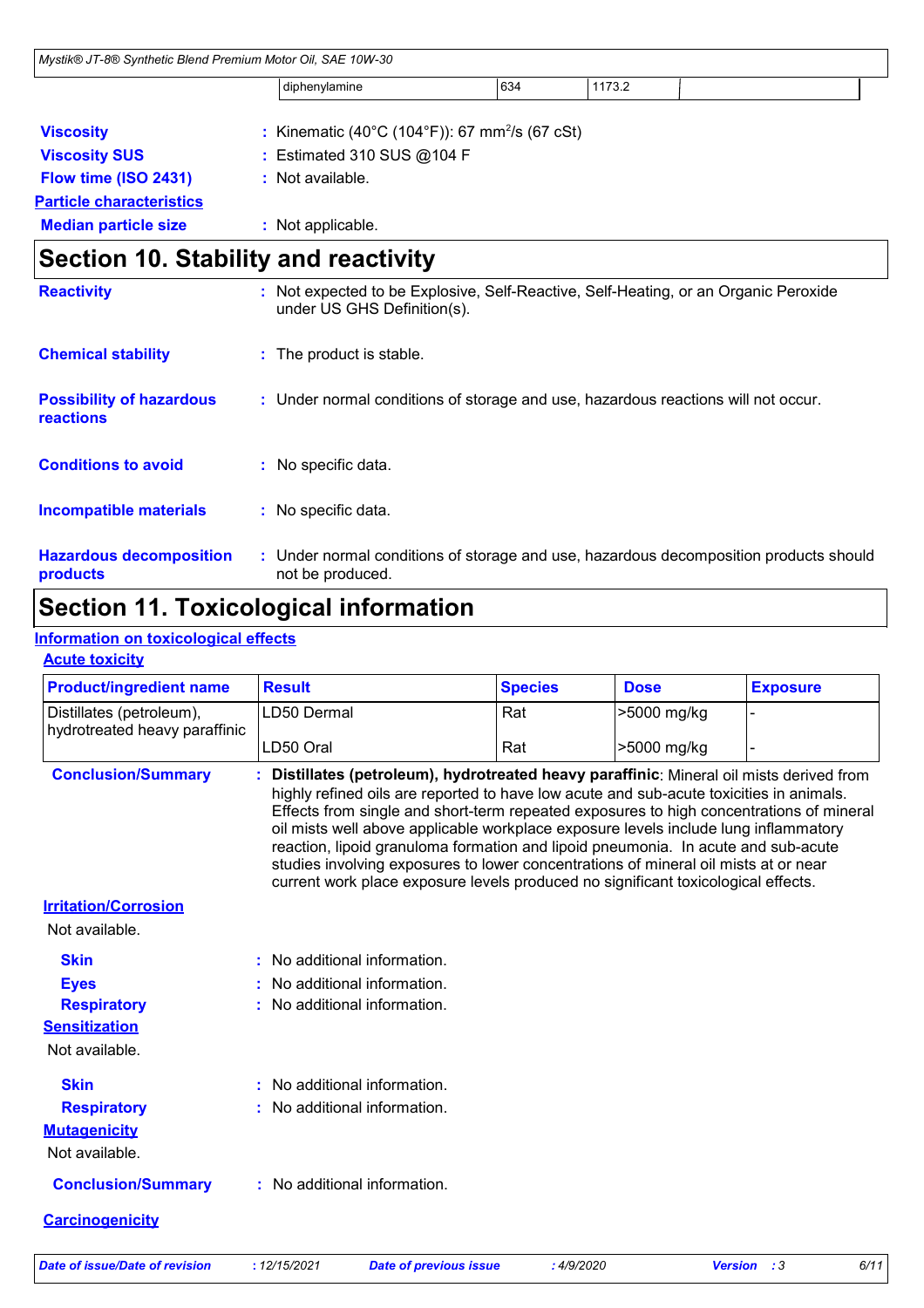### **Section 11. Toxicological information**

| Not available.                                            |                                                                                          |
|-----------------------------------------------------------|------------------------------------------------------------------------------------------|
| <b>Conclusion/Summary</b>                                 | : No additional information.                                                             |
| <b>Reproductive toxicity</b>                              |                                                                                          |
| Not available.                                            |                                                                                          |
| <b>Conclusion/Summary</b>                                 | : No additional information.                                                             |
| <b>Teratogenicity</b>                                     |                                                                                          |
| Not available.                                            |                                                                                          |
| <b>Conclusion/Summary</b>                                 | : No additional information.                                                             |
| <b>Specific target organ toxicity (single exposure)</b>   |                                                                                          |
| Not available.                                            |                                                                                          |
| <b>Specific target organ toxicity (repeated exposure)</b> |                                                                                          |
| Not available.                                            |                                                                                          |
|                                                           |                                                                                          |
| <b>Aspiration hazard</b>                                  |                                                                                          |
| Not available.                                            |                                                                                          |
|                                                           |                                                                                          |
| <b>Information on the likely</b><br>routes of exposure    | : Routes of entry anticipated: Dermal.                                                   |
| <b>Potential acute health effects</b>                     |                                                                                          |
| <b>Eye contact</b>                                        | : No known significant effects or critical hazards.                                      |
| <b>Inhalation</b>                                         | : Serious effects may be delayed following exposure. Exposure to decomposition           |
|                                                           | products may cause a health hazard.                                                      |
| <b>Skin contact</b>                                       | : No known significant effects or critical hazards.                                      |
| <b>Ingestion</b>                                          | : No known significant effects or critical hazards.                                      |
|                                                           |                                                                                          |
|                                                           | <b>Symptoms related to the physical, chemical and toxicological characteristics</b>      |
| <b>Eye contact</b>                                        | : No specific data.                                                                      |
| <b>Inhalation</b>                                         | : No specific data.                                                                      |
| <b>Skin contact</b>                                       | : No specific data.                                                                      |
| <b>Ingestion</b>                                          | : No specific data.                                                                      |
|                                                           | Delayed and immediate effects and also chronic effects from short and long term exposure |
| <b>Short term exposure</b>                                |                                                                                          |
| <b>Potential immediate</b>                                | : Not available.                                                                         |
| effects                                                   |                                                                                          |
| <b>Potential delayed effects</b>                          | : Not available.                                                                         |
| <b>Long term exposure</b>                                 |                                                                                          |
| <b>Potential immediate</b>                                | : Not available.                                                                         |
| effects<br><b>Potential delayed effects</b>               | : Not available.                                                                         |
| <b>Potential chronic health effects</b>                   |                                                                                          |
| Not available.                                            |                                                                                          |
| <b>General</b>                                            | : No known significant effects or critical hazards.                                      |
| <b>Carcinogenicity</b>                                    | No known significant effects or critical hazards.                                        |
| <b>Mutagenicity</b>                                       | No known significant effects or critical hazards.                                        |
| <b>Teratogenicity</b>                                     | No known significant effects or critical hazards.                                        |
| <b>Developmental effects</b>                              | No known significant effects or critical hazards.                                        |
| <b>Fertility effects</b>                                  | No known significant effects or critical hazards.                                        |
|                                                           |                                                                                          |

*Date of issue/Date of revision* **:** *12/15/2021 Date of previous issue : 4/9/2020 Version : 3 7/11*

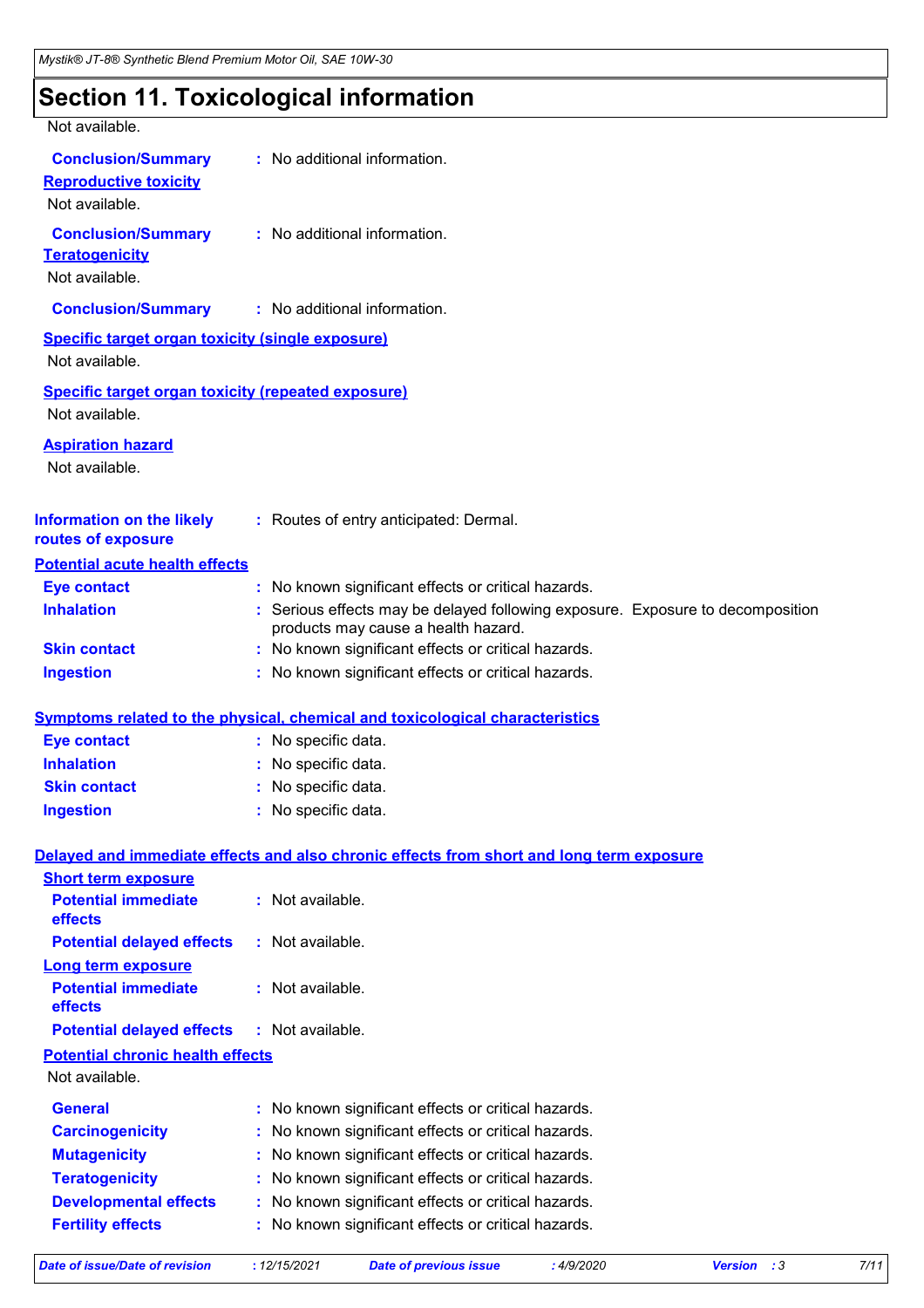# **Section 11. Toxicological information**

#### **Numerical measures of toxicity**

**Acute toxicity estimates**

N/A

### **Section 12. Ecological information**

#### **Toxicity**

Not available.

**Conclusion/Summary :** Not available.

### **Persistence and degradability**

**Conclusion/Summary :** Not available.

### **Bioaccumulative potential**

| <b>Product/ingredient name</b> | $\mathsf{LogP}_\mathsf{ow}$ | <b>BCF</b> | <b>Potential</b> |
|--------------------------------|-----------------------------|------------|------------------|
| Alkaryl amine                  | 3.64 to 7.02                | 1730       | high             |

### **Mobility in soil**

| <b>Soil/water partition</b> | : Not available. |
|-----------------------------|------------------|
| <b>coefficient (Koc)</b>    |                  |

**Other adverse effects** : No known significant effects or critical hazards.

# **Section 13. Disposal considerations**

| <b>Disposal methods</b> | : The generation of waste should be avoided or minimized wherever possible. Disposal<br>of this product, solutions and any by-products should at all times comply with the<br>requirements of environmental protection and waste disposal legislation and any<br>regional local authority requirements. Dispose of surplus and non-recyclable products<br>via a licensed waste disposal contractor. Waste should not be disposed of untreated to<br>the sewer unless fully compliant with the requirements of all authorities with jurisdiction.<br>Waste packaging should be recycled. Incineration or landfill should only be considered<br>when recycling is not feasible. This material and its container must be disposed of in a<br>safe way. Empty containers or liners may retain some product residues. Avoid<br>dispersal of spilled material and runoff and contact with soil, waterways, drains and<br>sewers. |
|-------------------------|----------------------------------------------------------------------------------------------------------------------------------------------------------------------------------------------------------------------------------------------------------------------------------------------------------------------------------------------------------------------------------------------------------------------------------------------------------------------------------------------------------------------------------------------------------------------------------------------------------------------------------------------------------------------------------------------------------------------------------------------------------------------------------------------------------------------------------------------------------------------------------------------------------------------------|
|                         |                                                                                                                                                                                                                                                                                                                                                                                                                                                                                                                                                                                                                                                                                                                                                                                                                                                                                                                            |

# **Section 14. Transport information**

|                                      | <b>DOT Classification</b> | <b>IMDG</b>                                | <b>IATA</b>                          |
|--------------------------------------|---------------------------|--------------------------------------------|--------------------------------------|
| <b>UN number</b>                     | Not regulated.            | Not regulated.                             | Not regulated.                       |
| <b>UN proper</b><br>shipping name    |                           | -                                          |                                      |
| <b>Transport</b><br>hazard class(es) |                           |                                            |                                      |
| <b>Packing group</b>                 |                           |                                            |                                      |
| <b>Environmental</b><br>hazards      | No.                       | No.                                        | No.                                  |
| Date of issue/Date of revision       | : 12/15/2021              | <b>Date of previous issue</b><br>:4/9/2020 | 8/11<br><b>Version</b><br>$\cdot$ :3 |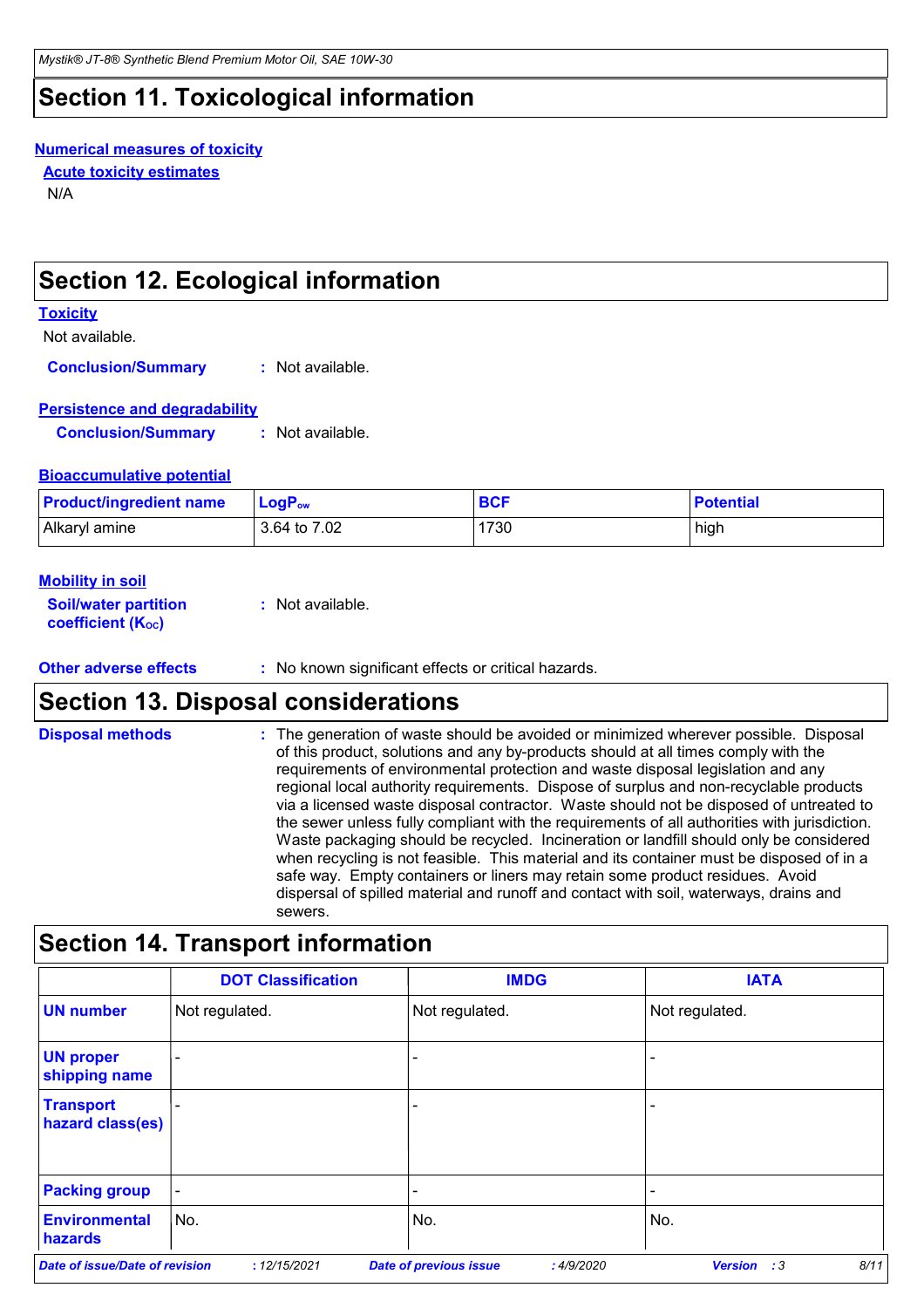### **Section 14. Transport information**

**Oil:** The product(s) represented by this SDS is (are) regulated as "oil" under 49 CFR Part 130. Shipments by rail or highway in packaging having a capacity of 3500 gallons or more or in a quantity greater 42,000 gallons are subject to these requirements. In addition, mixtures containing 10% or more of this product may be subject to these requirements.

**Special precautions for user Transport within user's premises:** always transport in closed containers that are **:** upright and secure. Ensure that persons transporting the product know what to do in the event of an accident or spillage.

**Transport in bulk according :** Not available. **to IMO instruments**

### **Section 15. Regulatory information**

**U.S. Federal regulations : United States inventory (TSCA 8b)**: All components are listed or exempted. **Clean Water Act (CWA) 307**: zinc O,O,O',O'-tetrakis(1,3-dimethylbutyl) bis (phosphorodithioate); benzene; lead powder; Cadmium (Non-pyrophoric) **Clean Water Act (CWA) 311**: fumaric acid; Ethylenediamine; maleic anhydride; vinyl acetate; benzene This material is classified as an oil under Section 311 of the Clean Water Act (CWA) and the Oil Pollution Act of 1990 (OPA). Discharges or spills which produce a visible sheen on waters of the United States, their adjoining shorelines, or into conduits leading to surface waters must be reported to the EPA's National Response Center at (800) 424-8802.

#### **SARA 302/304**

### **Composition/information on ingredients**

|                                  |                   |                  | <b>SARA 302 TPQ</b> |               | <b>SARA 304 RQ</b> |                |
|----------------------------------|-------------------|------------------|---------------------|---------------|--------------------|----------------|
| <b>Name</b>                      | $\frac{9}{6}$     | <b>EHS</b> (lbs) |                     | (gallons)     | (lbs)              | (gallons)      |
| ethylenediamine<br>vinyl acetate | < 0.01<br>< 0.001 | Yes.<br>Yes.     | 10000<br>1000       | 1337.1<br>129 | 5000<br>5000       | 668.5<br>644.8 |

**SARA 304 RQ :** 163121492.9 lbs / 74057157.8 kg [22748641.1 gal / 86112974.2 L]

#### **SARA 311/312**

**Classification :** Not applicable.

**Composition/information on ingredients**

No products were found.

#### **State regulations**

| <b>Massachusetts</b> | : None of the components are listed.                     |
|----------------------|----------------------------------------------------------|
| <b>New York</b>      | : None of the components are listed.                     |
| <b>New Jersey</b>    | : None of the components are listed.                     |
| <b>Pennsylvania</b>  | : None of the components are listed.                     |
|                      | California Prop. 65 Clear and Reasonable Warnings (2018) |

**WARNING**: This product can expose you to chemicals including Benzene, which is known to the State of California to cause cancer and birth defects or other reproductive harm. For more information go to www.P65Warnings.ca.gov.

#### **International regulations**

**Rotterdam Convention on Prior Informed Consent (PIC)** Not listed.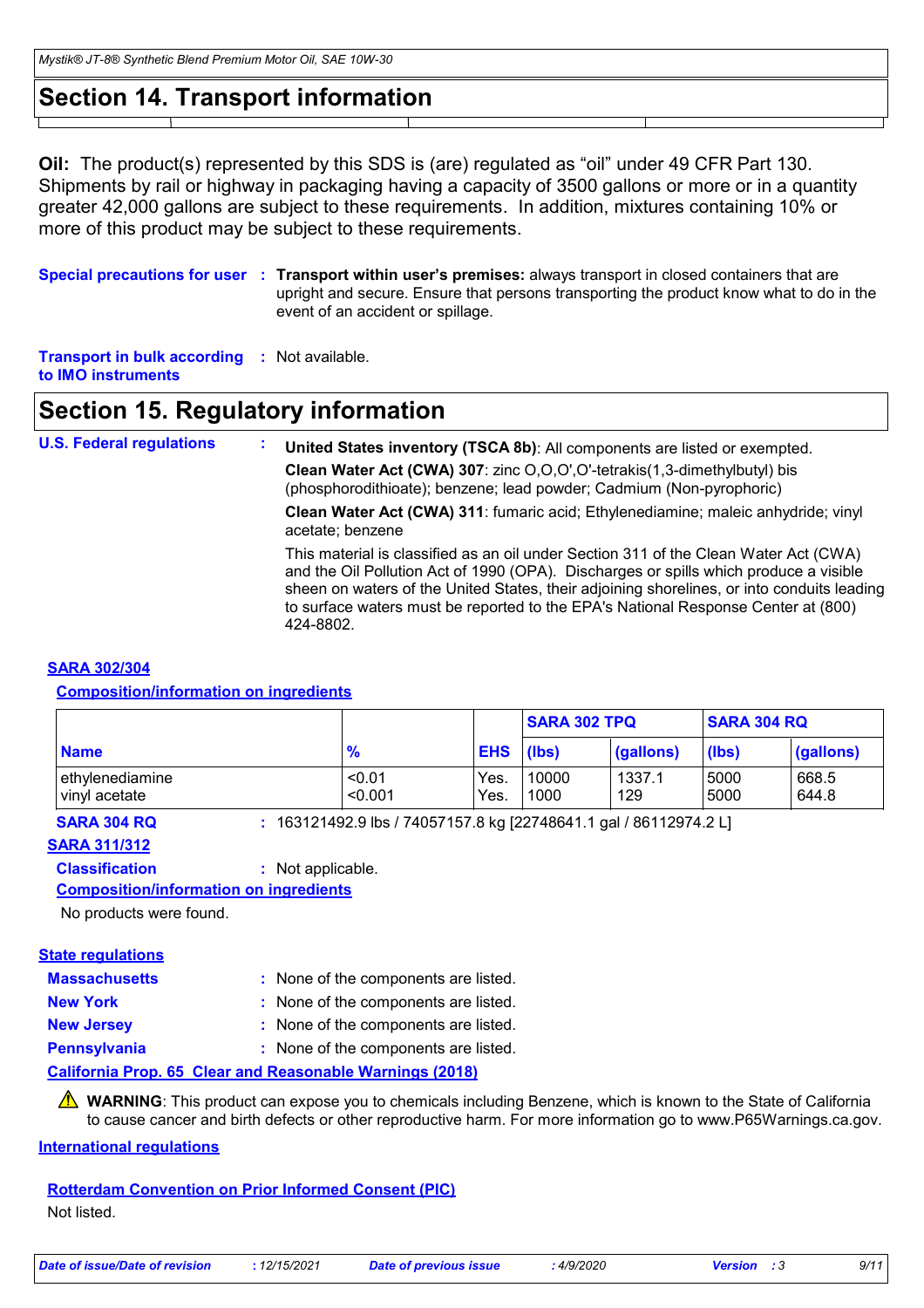# **Section 15. Regulatory information**

| <u>Inventory list</u>    |                                                                                      |  |
|--------------------------|--------------------------------------------------------------------------------------|--|
| <b>United States</b>     | : All components are listed or exempted.                                             |  |
| <b>Australia</b>         | : All components are listed or exempted.                                             |  |
| <b>Canada</b>            | : All components are listed or exempted.                                             |  |
| <b>China</b>             | : Not determined.                                                                    |  |
| <b>Europe</b>            | : All components are listed or exempted.                                             |  |
| <b>Japan</b>             | : Japan inventory (CSCL): Not determined.<br>Japan inventory (ISHL): Not determined. |  |
| <b>Malaysia</b>          | : Not determined                                                                     |  |
| <b>New Zealand</b>       | : All components are listed or exempted.                                             |  |
| <b>Philippines</b>       | : Not determined.                                                                    |  |
| <b>Republic of Korea</b> | : All components are listed or exempted.                                             |  |
| <b>Taiwan</b>            | : Not determined.                                                                    |  |
| <b>Thailand</b>          | : Not determined.                                                                    |  |
| <b>Turkey</b>            | : Not determined.                                                                    |  |
| <b>Viet Nam</b>          | : Not determined.                                                                    |  |

### **Section 16. Other information**

**National Fire Protection Association (U.S.A.)**

0 **Instability/Reactivity** 1 **Flammability**  $3 \times 0$  | **Health Special**

**Reprinted with permission from NFPA 704-2001, Identification of the Hazards of Materials for Emergency Response Copyright ©1997, National Fire Protection Association, Quincy, MA 02269. This reprinted material is not the complete and official position of the National Fire Protection Association, on the referenced subject which is represented only by the standard in its entirety.**

**Copyright ©2001, National Fire Protection Association, Quincy, MA 02269. This warning system is intended to be interpreted and applied only by properly trained individuals to identify fire, health and reactivity hazards of chemicals. The user is referred to certain limited number of chemicals with recommended classifications in NFPA 49 and NFPA 325, which would be used as a guideline only. Whether the chemicals are classified by NFPA or not, anyone using the 704 systems to classify chemicals does so at their own risk.**

### **Procedure used to derive the classification**

|                                   | <b>Justification</b>                                                                                                                                                                                                                                       |                                                                                                                                                                                                                                                                                                            |  |
|-----------------------------------|------------------------------------------------------------------------------------------------------------------------------------------------------------------------------------------------------------------------------------------------------------|------------------------------------------------------------------------------------------------------------------------------------------------------------------------------------------------------------------------------------------------------------------------------------------------------------|--|
| Not classified.                   |                                                                                                                                                                                                                                                            |                                                                                                                                                                                                                                                                                                            |  |
| <b>History</b>                    |                                                                                                                                                                                                                                                            |                                                                                                                                                                                                                                                                                                            |  |
| Date of printing                  | : 12/15/2021                                                                                                                                                                                                                                               |                                                                                                                                                                                                                                                                                                            |  |
| Date of issue/Date of<br>revision | : 12/15/2021                                                                                                                                                                                                                                               |                                                                                                                                                                                                                                                                                                            |  |
| Date of previous issue            | : 4/9/2020                                                                                                                                                                                                                                                 |                                                                                                                                                                                                                                                                                                            |  |
| <b>Version</b>                    | $\therefore$ 3                                                                                                                                                                                                                                             |                                                                                                                                                                                                                                                                                                            |  |
| <b>Key to abbreviations</b>       | $\therefore$ ATE = Acute Toxicity Estimate<br><b>BCF</b> = Bioconcentration Factor<br>IATA = International Air Transport Association<br>IBC = Intermediate Bulk Container<br><b>IMDG = International Maritime Dangerous Goods</b><br>$UN = United Nations$ | GHS = Globally Harmonized System of Classification and Labelling of Chemicals<br>LogPow = logarithm of the octanol/water partition coefficient<br>MARPOL = International Convention for the Prevention of Pollution From Ships, 1973<br>as modified by the Protocol of 1978. ("Marpol" = marine pollution) |  |